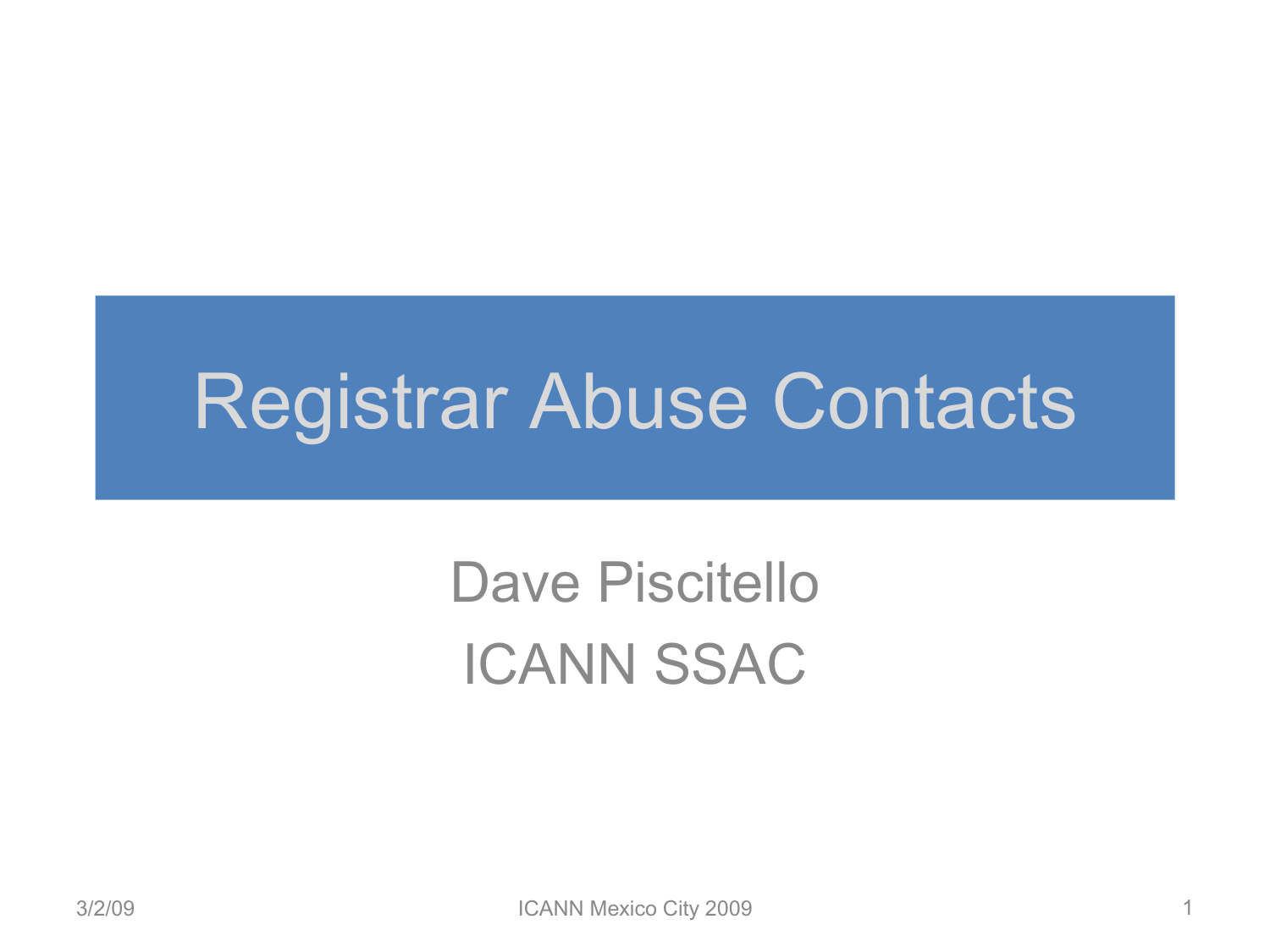#### **Typical Phishing Domain Takedown (Applies to most malicious domains)**

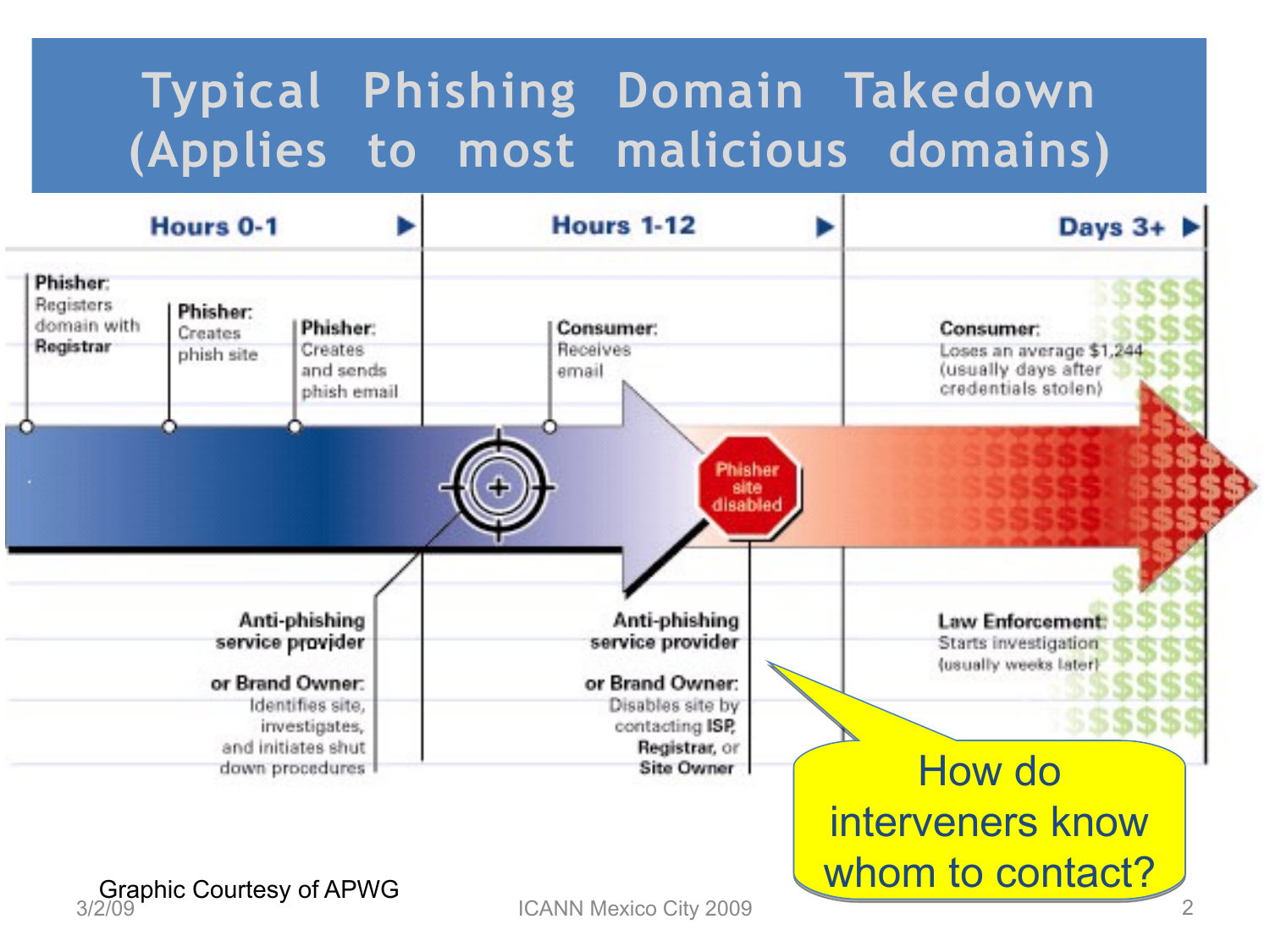# Sponsoring Registrar

- Interveners, LEAs, others *identify* the sponsoring registrar from Whois
- Issues:
	- –Where do I find contact information for the sponsoring registrar?
	- Does the contact information I find lead me to someone who can handle abuse claims?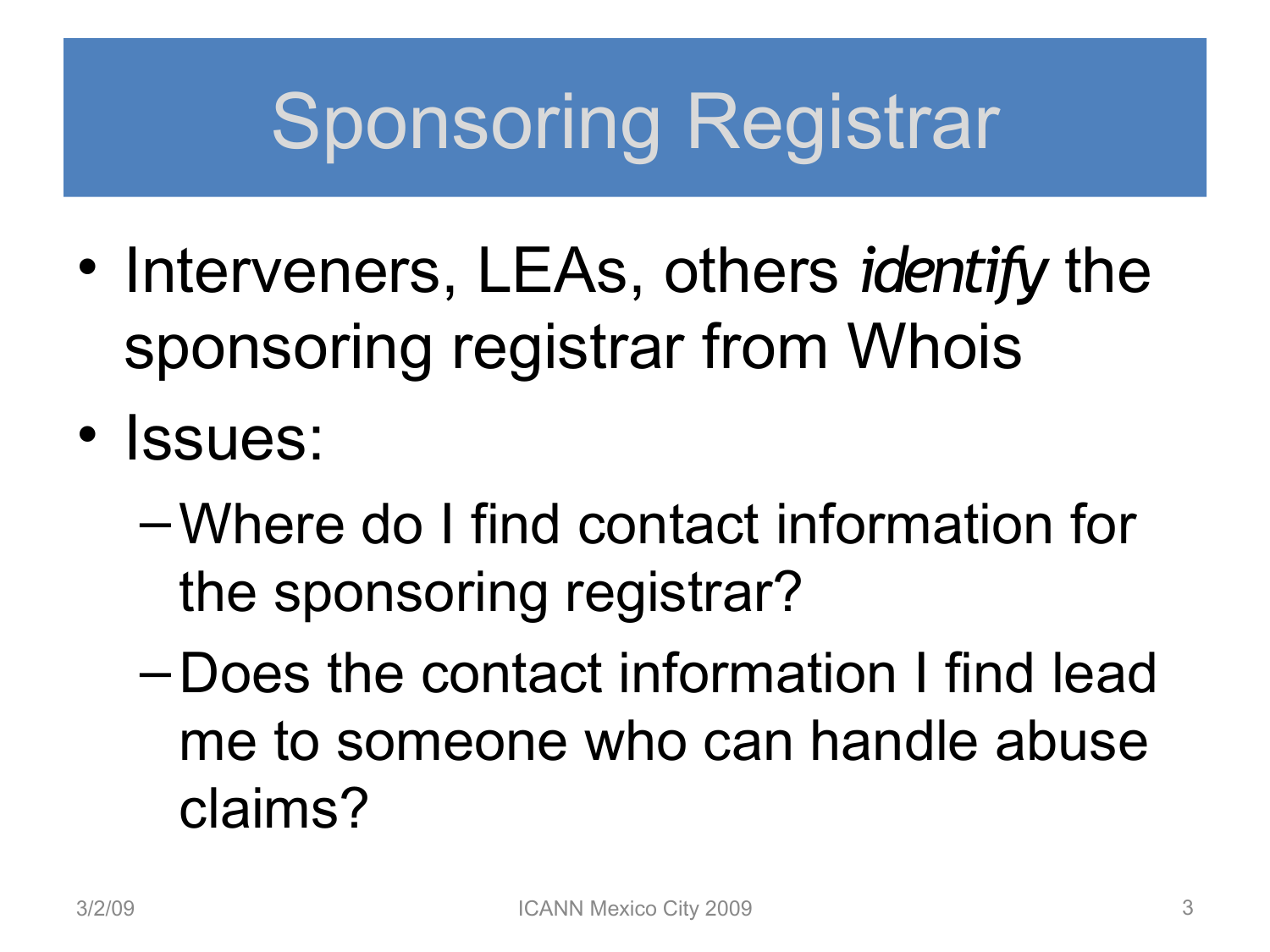# Sources for Registrar Contacts

- Visit the registrar's web site
- Visit ICANN's published list of registrar contacts, <http://www.internic.net/regist.html>
- Ask a colleague, ask a mail list, …
- Issue

**Each failure to locate a registrar abuse point of contact extends the duration of an attack** 3/2/09 ICANN Mexico City 2009 4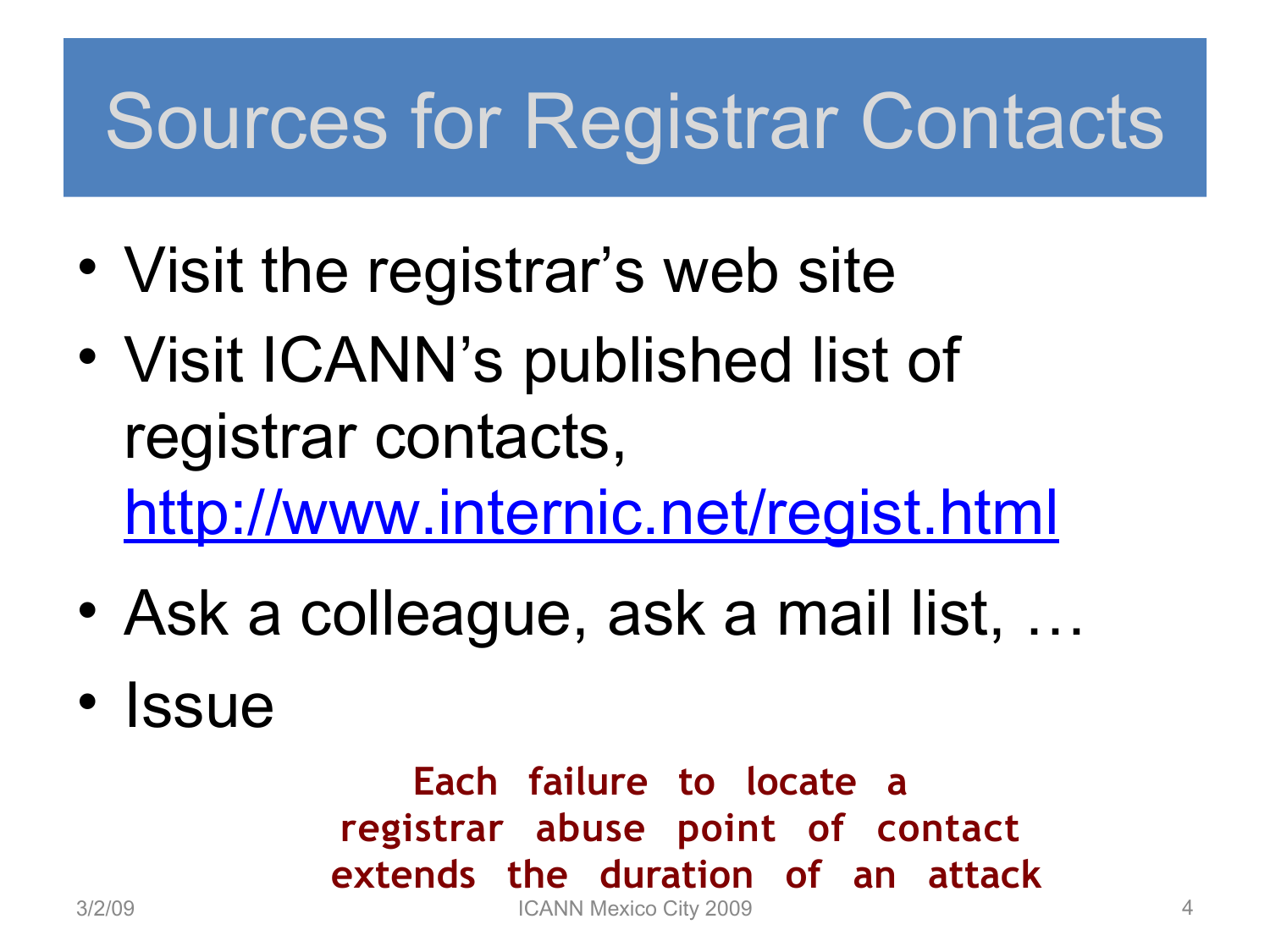# Can you help me?

- Registrars publish information for many PoCs – Registrars publish contact information voluntarily
- Certain published PoCs
	- contain inaccurate or incomplete information
	- are not available 24 x 7
	- are unable to handle abuse or criminal complaints
	- are unable to escalate complaints
- Issue revisited
	- Each successive failure to locate a registrar *abuse*  point of contact extends the duration of an attack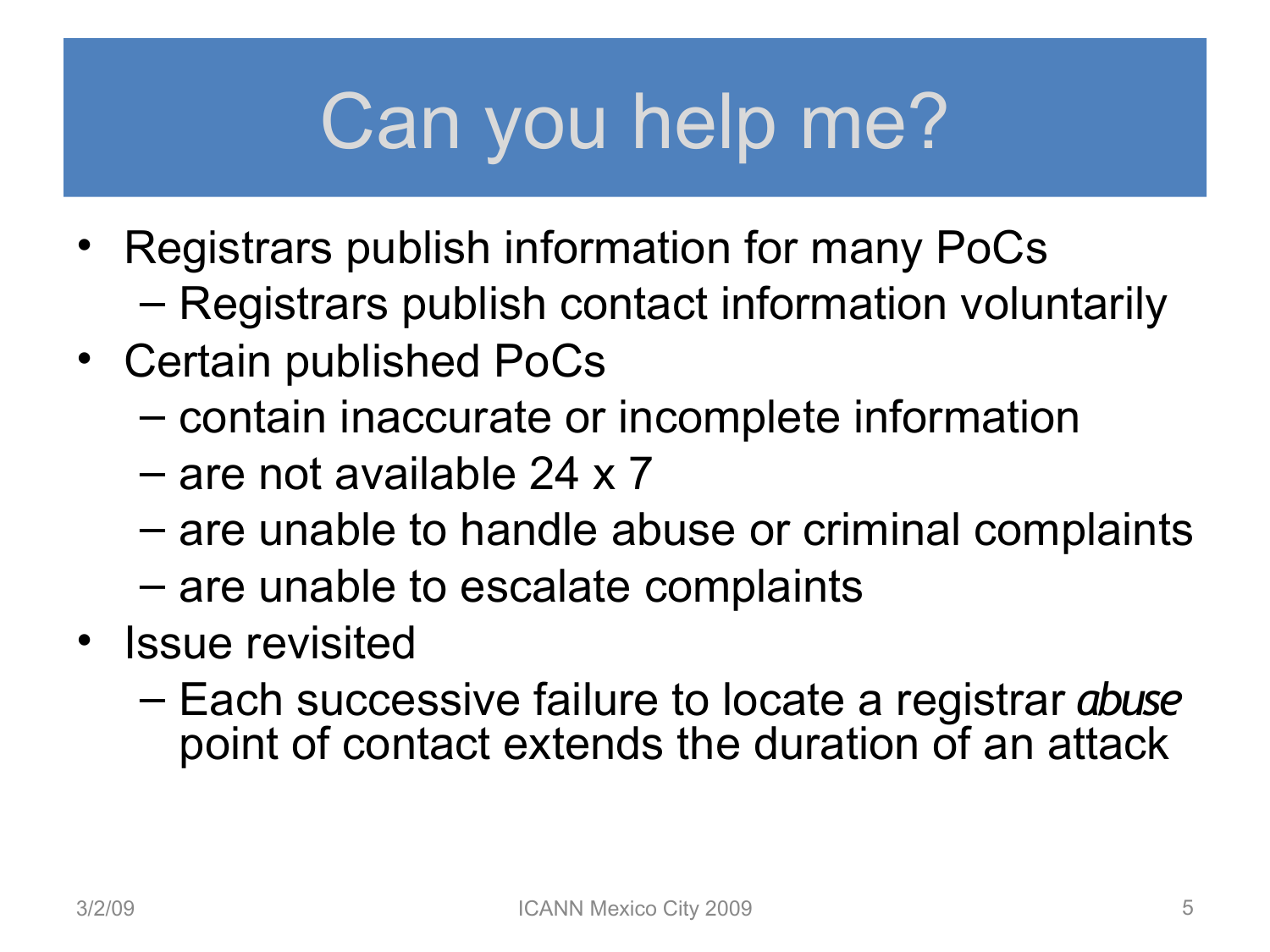## Can we do better?

- Ideal response times for phishing attacks are measured in hours
- Delays introduced while attempting to contact a registrar *or* finding the right PoC in the registrar are often measured in hours
- Can we reduce the delay?